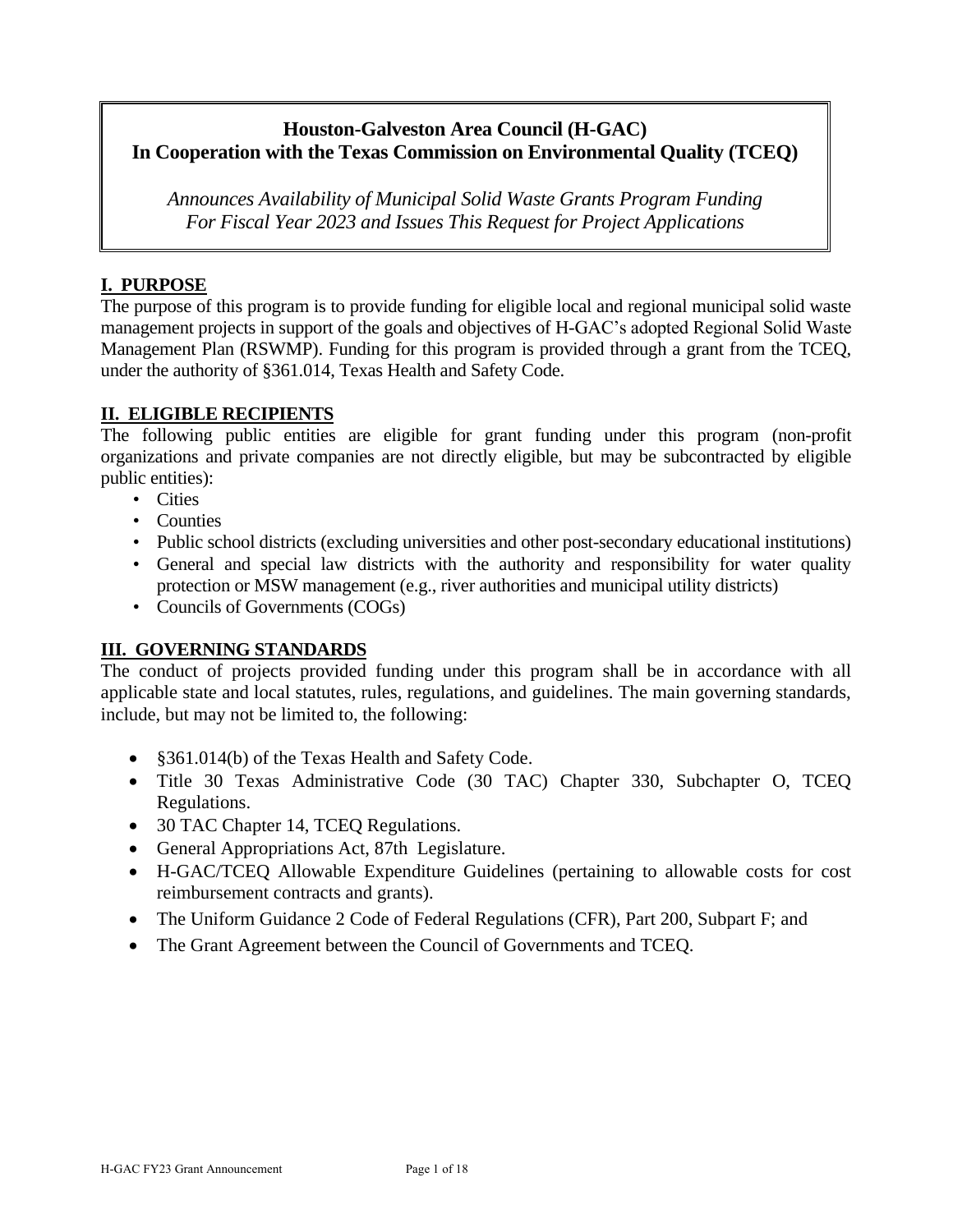# **IV. AUTHORIZED PROJECT CATEGORIES**

The following project categories are eligible for funding. Under each category heading is a brief description of the purpose of that category, as well as special requirements pertaining to that project category.

#### **Category 1. Local Enforcement**

This category consists of projects that contribute to the prevention of illegal dumping of municipal solid waste, including liquid wastes. Under this category, grant recipients may investigate illegal dumping problems; enforce laws and regulations pertaining to the illegal dumping of municipal solid waste, including liquid waste; establish a program to monitor the collection and transport of municipal liquid wastes through administration of a manifesting system; and educate the public on illegal dumping laws and regulations. Funding limitations applicable to this category include:

- As provided by the General Appropriations Act (87th Leg. R.S.), funds may not be expended to any law enforcement agency regulated by Chapter 1701, Texas Occupations Code, unless: (a) the law enforcement agency is in compliance with all rules on Law Enforcement Standards and Education; or (b) the Commission on Law Enforcement Officer Standards and Education certifies that the requesting agency is in the process of achieving compliance with such rules.
- Local enforcement vehicles and related enforcement equipment purchased entirely with funds provided under this program may only be used for activities to enforce laws and regulations pertaining to littering and illegal dumping, and may not be used for other code enforcement or law enforcement activities. Vehicles and equipment that are only partially funded must be dedicated for use in local enforcement activities for a percentage of time equal to the proportion of the purchase expense funded.
- Entities receiving funds for enforcement vehicles and/or related equipment for use by an enforcement officer, must investigate major illegal dumping problems, on both public and private property, in addition to investigating general litter problems on public property.
- Entities receiving funds to conduct a local enforcement program must cooperate with the TCEQ's regional investigative staff in identifying and investigating illegal dumping problems. Lack of cooperation with the TCEQ staff may constitute a reason to withhold future funding to that entity for local enforcement activities.
- Funds may not be used for investigation and enforcement activities related to the illegal dumping of industrial and/or hazardous waste. Instances where industrial or hazardous waste is discovered at a site do not preclude the investigation of that site, so long as the intent and focus of the investigation and enforcement activities are on the illegal dumping of municipal solid waste.
- Grant funds may not be used for either the cleanup of illegal disposal sites or the transportation and/or disposal of wastes collected during such cleanups.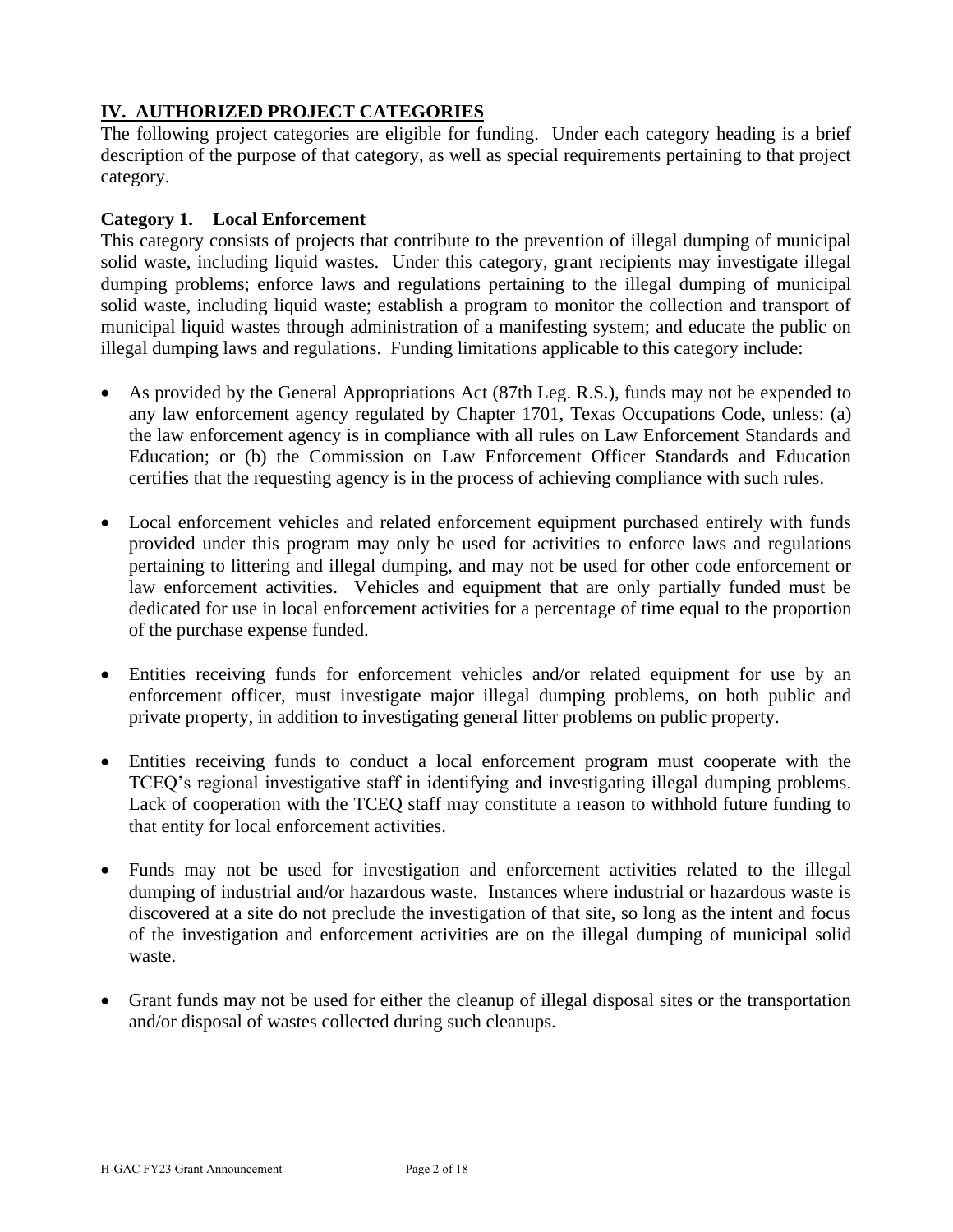# **Category 2. Litter and Illegal Dumping Cleanup and Community Collection Events**

Litter and illegal dumping cleanup may include both ongoing and periodic activities to clean up litter and illegal dumping of MSW, excluding cleanup of scrap tire dumping sites. Projects under this category may support Lake and River Cleanup events, conducted in conjunction with the TCEQ's and Keep Texas Beautiful's Lake and River Cleanup program. Eligible expenses include waste removal, recycling of removed materials, fencing and barriers, and signage. Placement of trash collection receptacles in public areas with chronic littering problems may also be funded. Reuse or recycling options should be considered for managing the materials collected through these efforts, to the extent feasible. Cleanup of hazardous waste will not be eligible for funding.

Periodic community collection events to provide for collection of residential waste materials for which there is not a readily available collection alternative may also be funded. This type of project may not include regular solid waste collection efforts, such as weekly waste collection. Funds may not be used for the disposal of collected wastes.

Funding limitations applicable to this category include:

- Lake and River Cleanup events must be coordinated with the TCEQ's cleanup program staff and/or the Keep Texas Beautiful organization, which is contracted by the TCEQ to administer the Lake and River Cleanup program.
- Projects funded to clean up litter or illegal dumping on private property must be conducted through a local government sponsor or H-GAC. Funds may not be provided directly to a private landowner or other private responsible party for cleanup expenses. The local government sponsor or H-GAC must either contract for and oversee the cleanup work, or conduct the work with its own employees and equipment.
- The costs for cleanup of hazardous waste that may be found at a municipal solid waste site must be funded from other sources, unless a waiver from this restriction is granted by the TCEQ to deal with immediate threats to human health or the environment.
- The costs for cleanup of Class 1 nonhazardous industrial waste that may be found at a municipal solid waste site must be funded from other sources unless a waiver from this restriction is granted by the TCEQ to deal with immediate threats to human health or the environment. The cleanup of Class 2 and 3 nonhazardous industrial waste that may be found at a municipal solid waste site may be funded in conjunction with the cleanup of the municipal solid waste found at a site.
- All notification, assessment, and cleanup requirements pertaining to the release of wastes or other chemicals of concern, as required under federal, state, and local laws and regulations, including 30 TAC Chapter 330, TCEQ's MSW Regulations, and 30 TAC Chapter 350, TCEQ's Risk Reduction Regulations, must be complied with as part of any activities funded under this program.
- All materials cleaned up using funds provided under this program must be properly disposed of or otherwise properly managed in accordance with all applicable laws and regulations. To the extent feasible, it is recommended that materials removed from a site be reused or recycled. For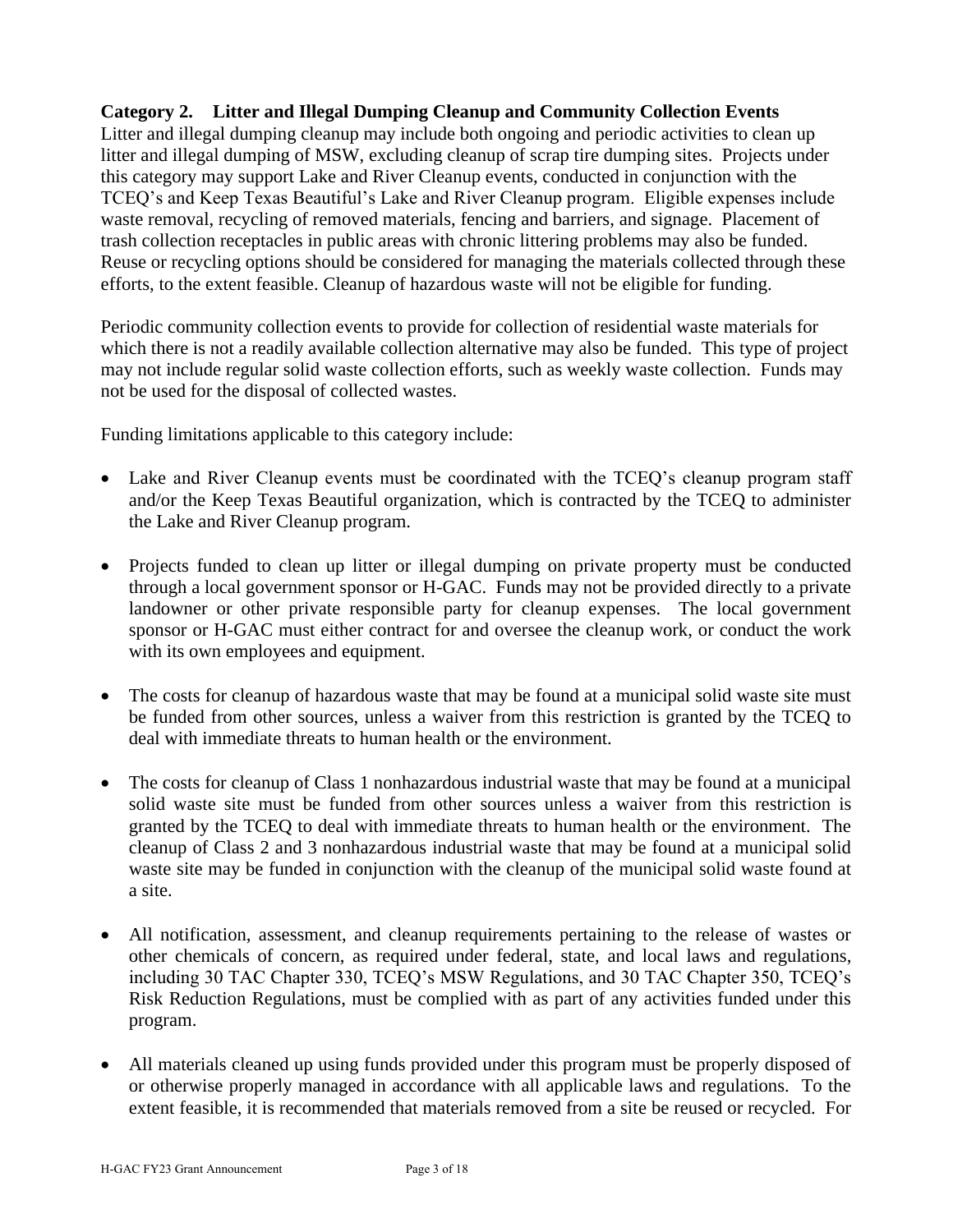projects to clean up large amounts of materials, H-GAC will consider withholding at least ten percent (10%) of the reimbursements under an implementation project grant or subcontract, until documentation is provided that the cleanup work has been completed and the materials properly managed.

• Funded community collection events may be held no more frequently than four times per year, and must only be intended to provide residents an opportunity to dispose of hard-to-collect materials, such as large and bulky items (eg: large appliances and electronics) that are not picked up under the regular collection system, and might otherwise be illegally dumped by residents.

# **Category 3. Source Reduction and Recycling**

This category may include projects that are intended to provide a direct and measurable effect on reducing the amount of MSW going into landfills, by diverting materials from the MSW disposal stream for recycling or reuse, or by reducing waste generation at the source. Funded activities may include: diversion from the waste stream and/or collection, processing for transport, and transportation of materials for reuse and/or recycling; implementation of efficiency improvements in order to increase source reduction and recycling, to include full-cost accounting systems and cost-based rate structures, establishment of a solid waste services enterprise fund, and mechanisms to track and assess the level of recycling activity in the community on a regular basis; and educational and promotional activities to increase source reduction and recycling.

Funding limitations applicable to this category include:

• Any program or project funded under this program with the intent of demonstrating the use of products made from recycled and/or reused materials shall have as its primary purpose the education and training of residents, governmental officials, private entities, and others to encourage a market for using these materials.

# **Category 4. Citizens' Collection Stations and "Small" Registered Transfer Stations**

Funds may be used for projects to construct and equip citizens' collection stations, as these facilities are defined under 30 TAC §330.3, TCEQ Regulations. Projects funded for these types of facilities shall include consideration of an integrated approach to solid waste management, to include providing recycling services at the site, if appropriate to the management system in place. The following MSW facilities may qualify on a case by case basis for funding:

- Notification tier municipal solid waste transfer stations that qualify under 30 TAC 330.11 $(g)$ .
- Registered municipal solid waste transfer stations that qualify under 30 TAC 330.9(b)(1) through  $(3)$ , or  $(f)$ .
- Notification tier citizens' collection stations that qualify under  $30$  TAC  $330.11(e)(1)$ .
- Exempt local government recycling facilities as provided for under 30 TAC 328.4(a)(1).
- Notification tier recycling facilities that qualify under  $30$  TAC  $330.11(e)(2)$ .
- Notification tier composting facilities which qualify under 30 TAC 332.23 332.23.
- Notification tier liquid waste temporary storage facilities which qualify under 30 TAC 330.11(e)(5).
- Liquid waste transfer stations which qualify for registration in 30 TAC 330.9(g) and (o).
- Notification tier used oil collection facilities which qualify under 30 TAC 324.7(1) or (3).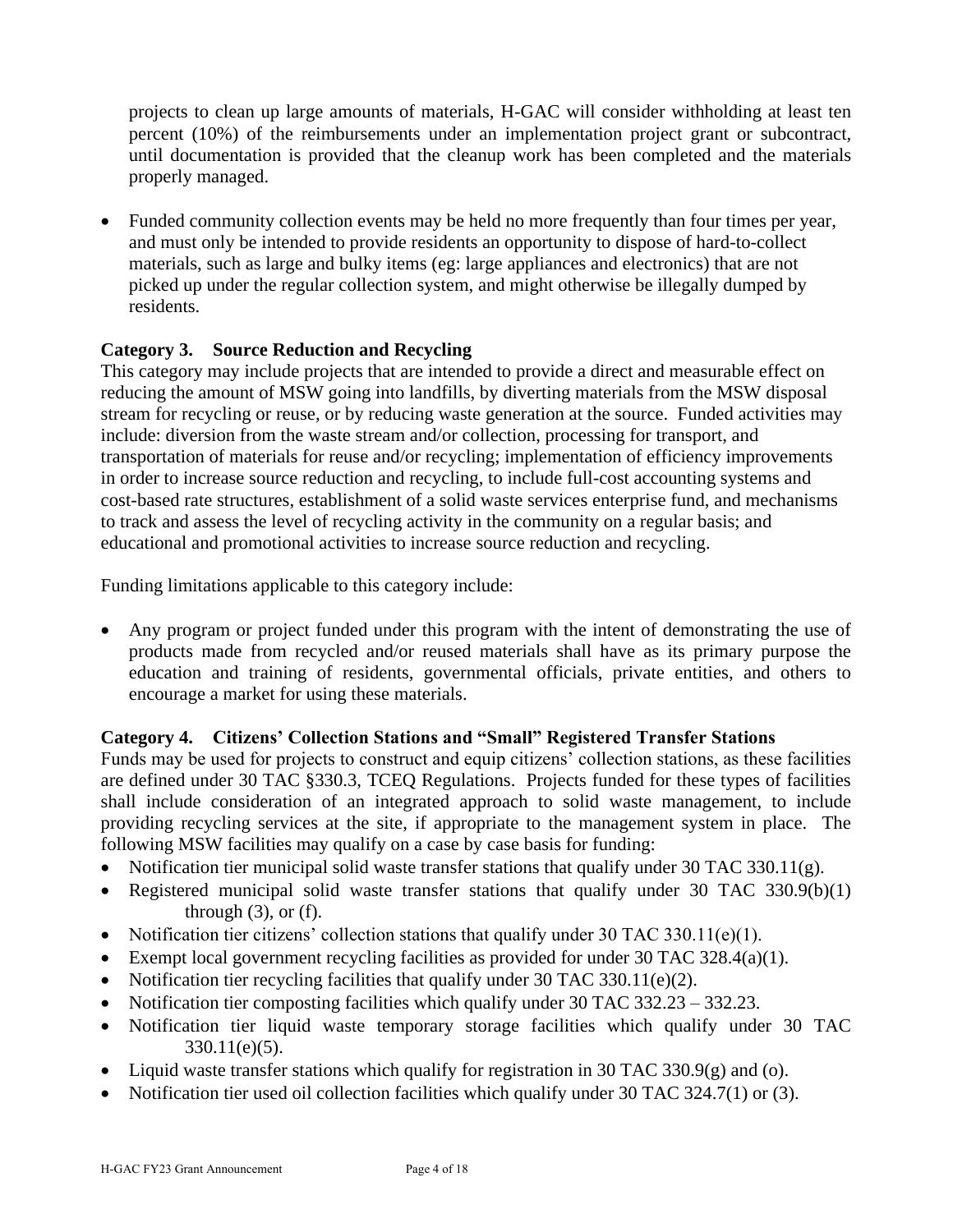# **Category 5. Household Hazardous Waste (HHW)**

This category includes projects that provide a means for the collection, recycling, reuse, and/or proper disposal of HHW, including household chemicals, used oil and oil filters, antifreeze, leadacid batteries, and other materials. This category does not include programs and facilities for collecting, recycling, or disposing of scrap tires, except as may be an ancillary part of the overall program or facility. Funded activities can include: collection events; consolidation and transportation costs associated with collection activities; recycling or reuse of materials; proper disposal of materials; permanent collection facilities, and education and public awareness programs.

Funding limitations applicable to this category include:

- All HHW collection, recycling, and/or disposal activities must be coordinated with the TCEQ's HHW program staff, and all applicable laws, regulations, guidelines, and reporting requirements must be followed.
- First-time applicants may request funds for disposal costs. Second and subsequent year requests will be considered at the discretion of the Solid Waste Management Committee (SWMC).

# **Category 6. Educational and Training Projects**

This category is intended for educational projects or training events dealing with a variety of MSW management topics. This category does not include the educational components of projects funded under the other categories.

Funding limitations applicable to this category include:

• Educational and training programs and projects funded under this program must be primarily related to the management of municipal solid waste, and funds applied to a broader education program may only be used for those portions of the program pertaining to municipal solid waste.

#### **Category 7. Other Types of Projects**

Other types of projects, not specifically prohibited from funding under the more detailed funding standards and restrictions, may be considered by H-GAC on a case-by-case basis.

#### **V. ELIGIBLE EXPENSES**

The following categories of expenses may be eligible for funding under this program. All expenses must directly relate to the conduct of the proposed project. The Narrative sections of the Grant Budget Summary portion of the Application will be used to describe how proposed expenditures will support the proposed project (refer to the FY2023 Solid Waste Grant Application, Grant Budget Summary Instructions for detailed instructions).

1. **Travel**. Travel expenses directly related to the conduct of the funded program are authorized. Only the employees of the funds recipient assigned to the project will receive reimbursement for travel expenses. In accordance with TxGMS, in those instances where grantees do not have an established organization-wide written travel policy approved by the governing board of the local jurisdiction, all employee-related travel expenses must be claimed at no higher than the same rates allowed by the State of Texas for its employees.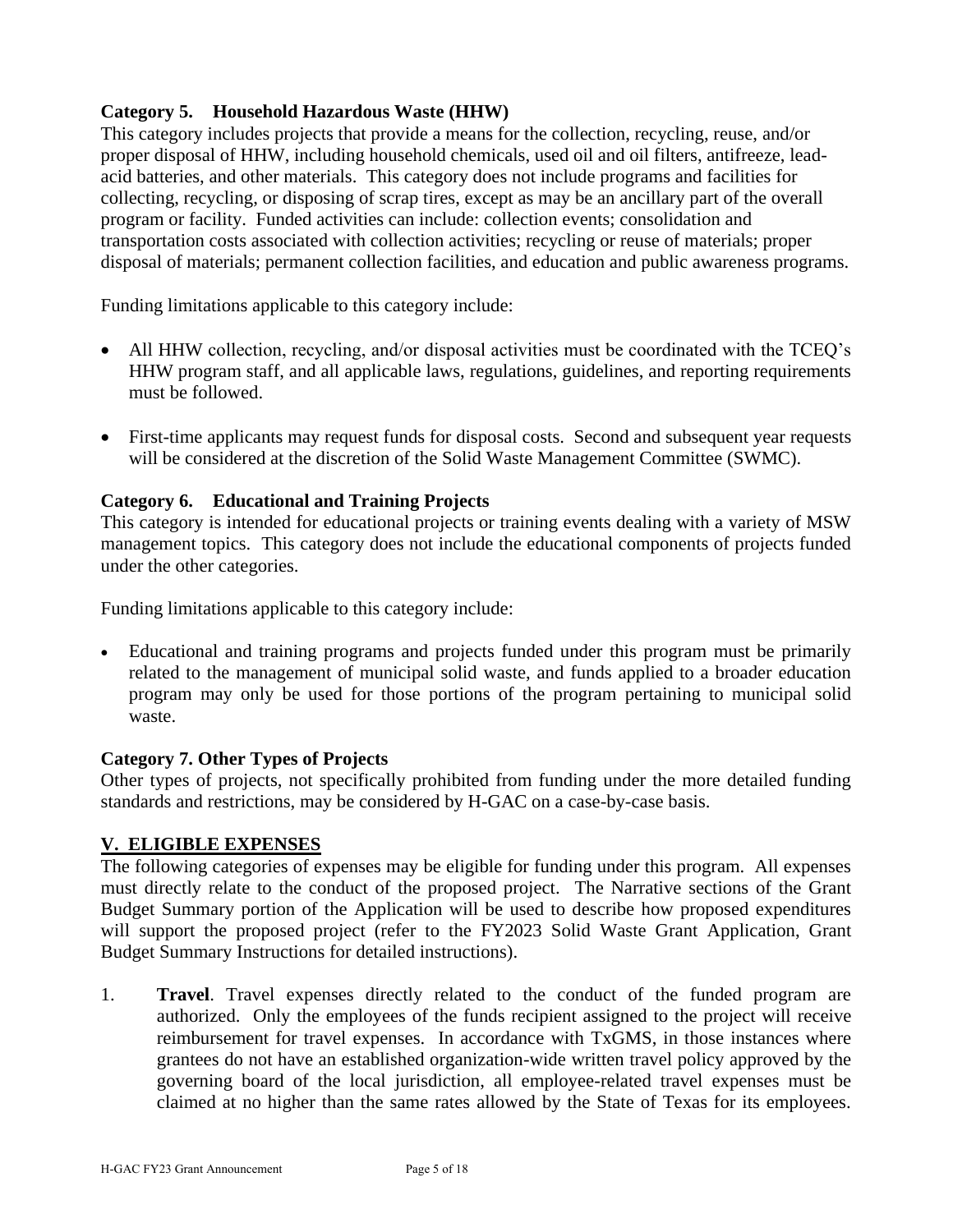For authorized reimbursement through the Regional Solid Waste Grants Contract, all travel authorized for pass-through recipients must comply with Chapter 660 of the Government Code, and Article IX of the General Appropriations Act, 87<sup>th</sup> Legislative Session.

- 2. **Supplies.** Expenses for supplies necessary for the conduct of the funded project are authorized. Expenses included under the Supplies expense category of a project budget should be for non-construction related costs for goods and materials having a unit acquisition cost (including freight) of less than \$1,000. Such expenditures must generally relate to the routine purchase of office supplies (paper, pencils, and staplers) or other goods that are consumed in a relatively short period of time, in the regular performance of the general activities of the proposed project.
- 3. **Equipment.** Equipment necessary and appropriate for the proposed project are authorized. H-GAC will carefully evaluate all requests for equipment to determine appropriateness of the equipment for the project. No equipment is to be purchased by an implementation project grant recipient unless approved in advance by H-GAC. Expenses included under the Equipment expense category should be for non-construction related, tangible, personal property having a unit acquisition cost of \$5,000 or more (including freight and set up costs) with an estimated useful life of over one year. Any equipment that will be used for other projects or activities, in addition to the funded project, may only be funded at an amount reflecting the appropriate percentage of time that the equipment will be directly used for the funded project.
- 4. **Construction.** Appropriate construction costs are authorized. Expenses budgeted under this category should be for costs related to the enhancement or building of permanent facilities. An implementation project grant recipient shall incur no construction costs unless H-GAC approves the construction details in advance. Appropriate costs that may be included are:
	- a. The cost of planning the project;
	- b. The cost of materials and labor connected to the construction project;
	- c. The cost of equipment attached to the permanent structure; and
	- d. Any subcontracts, including contracts for services, performed as part of the construction.
- 5. **Contractual Expenses.** Professional services or appropriate tasks provided by a firm or individual who is not employed by the implementation project grant recipient for conducting the funded project are authorized for subcontracting by the funds recipient. An implementation project grant recipient shall incur no contractual costs unless H-GAC approves the subcontract in advance. *Applicable laws and regulations concerning bidding and contracting for services must be followed.* Any amendment to a subcontract that will result in or require substantive changes to any of the tasks required to be performed must be approved in writing by H-GAC.
- 6. **Other Expenses.** Other expenses, not falling under the main expense categories, are included, if connected with the tasks and activities of the proposed project. Promotional items are expressly prohibited. Expenses in this category include:
	- a) Postage/delivery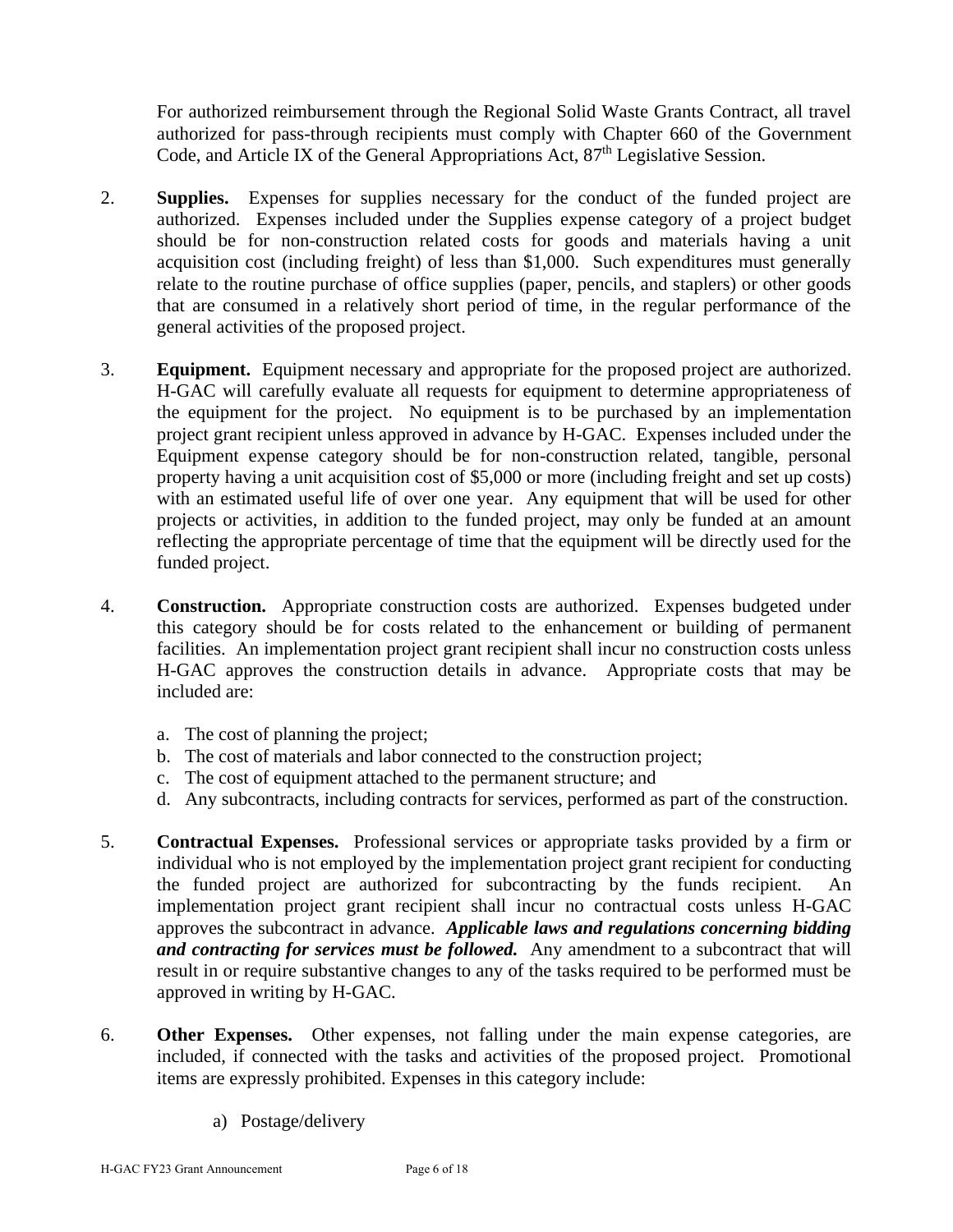- b) Telephone/FAX
- c) Utilities
- d) Printing/reproduction
- e) Advertising/public notices
- f) Signage
- g) Training/registration fees
- h) Dues/membership fees
- i) Office space
- j) Basic office furnishings
- k) Equipment rentals
- l) Books/subscriptions
- m) Repair/maintenance
- n) Legal services
- o) Temporary services
- p) Recycling bins
- q) Personal protective equipment
- r) Computer hardware (less than \$5,000)
- s) Computer software
- t) Audio/visual equipment
- u) Other equipment (less than \$5,000)

### **Types of Expenses That May Be Appropriate Under Each Project Category**

Following are examples of some of the types of expenses that may be appropriate under each of the project categories.

#### **Category 1: Local Enforcement**

- Equipment, such as vehicles, communications equipment, and surveillance equipment (NOTE: this does not include firearms or ammunition)
- Program administration expenses, such as salaries/fringe benefits, office supplies and equipment, travel, training, and vehicle maintenance
- Protective gear and supplies (NOTE: this does not include self-contained breathing apparatus equipment)
- Education and outreach materials

#### **Category 2: Litter and Illegal Dumping Cleanup and Community Collection Events**

- Equipment, such as trailers and trucks
- Program administration expenses, such as, salaries/fringe benefits, office supplies and equipment, travel, training, and vehicle maintenance
- Subcontract expenses
- Protective gear and supplies
- Fencing, barriers, and signage
- Education and outreach materials

#### **Category 3: Source Reduction and Recycling**

- Facility design and construction
- Equipment, such as balers, crushers, recycling and composting containers, trailers, chippers, forklifts, and trucks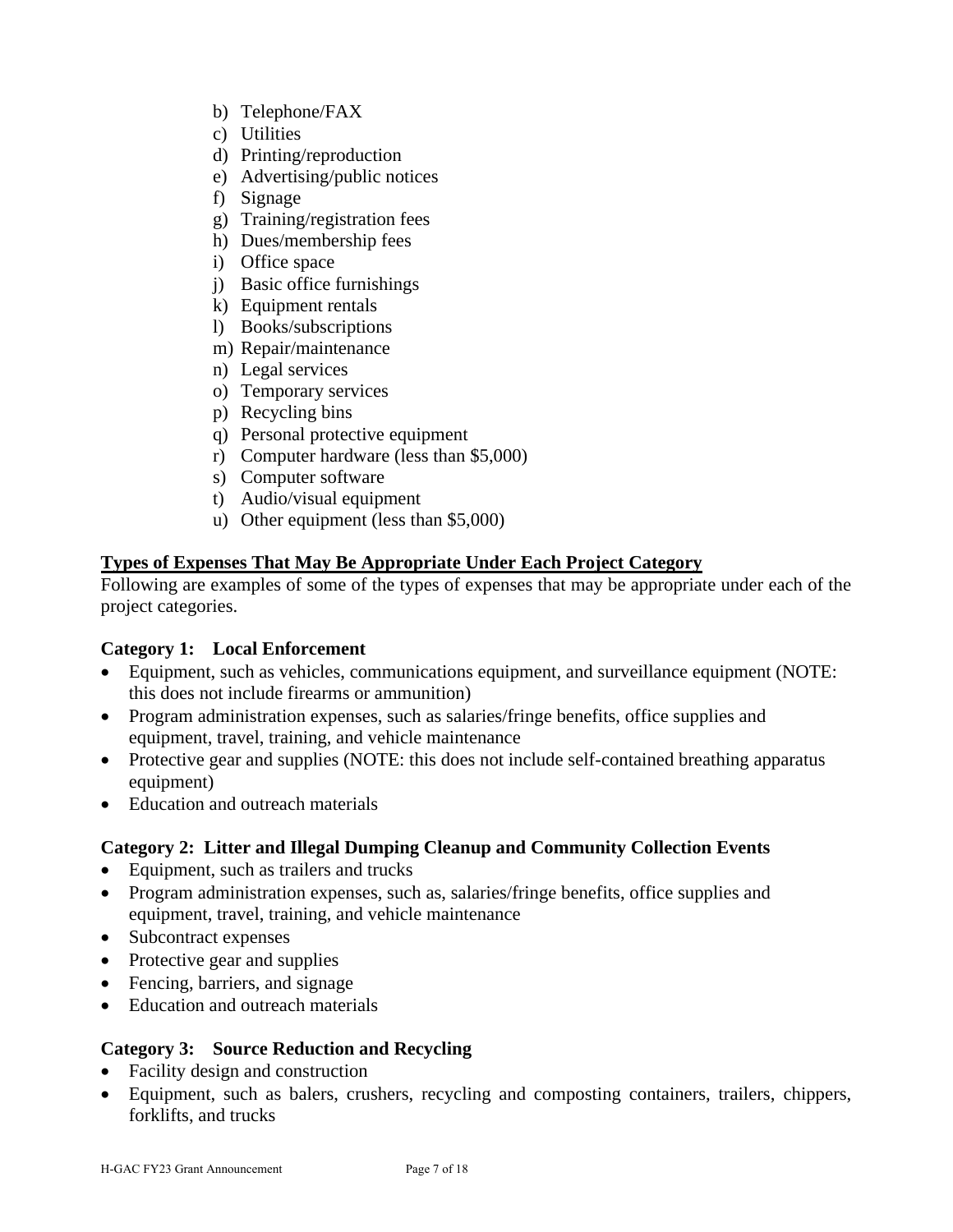- Program administration expenses, such as office supplies and equipment, travel, training, and equipment maintenance
- Education and outreach materials
- Printing and advertisement expenses

### **Category 4: Citizens' Collection Stations and "Small" Registered Transfer Stations**

- Facility design and construction
- Equipment, such as dumpsters or roll-off containers, trailers, compactors, crushers, scales, and recycling containers
- Protective gear
- Education and outreach materials
- Printing and advertisement expenses

### **Category 5: Household Hazardous Waste Management**

- Design and construction of permanent collection facilities
- Equipment for permanent collection facilities, such as storage containers, trailers, forklifts, and crushers
- Protective gear
- Contractual services for special collection events
- Education and outreach materials
- Printing and advertising expenses
- School chemical clean-out campaign (SC3) events and programs

### **Category 6: Educational and Training Projects**

- Education and outreach materials
- Printing and advertising expenses
- Contractual services
- Program administrative expenses, such as office supplies and travel

#### **Category 7: Other**

• Expenses for projects that do not fall within categories 1-8 will be reviewed on a case-by-case basis.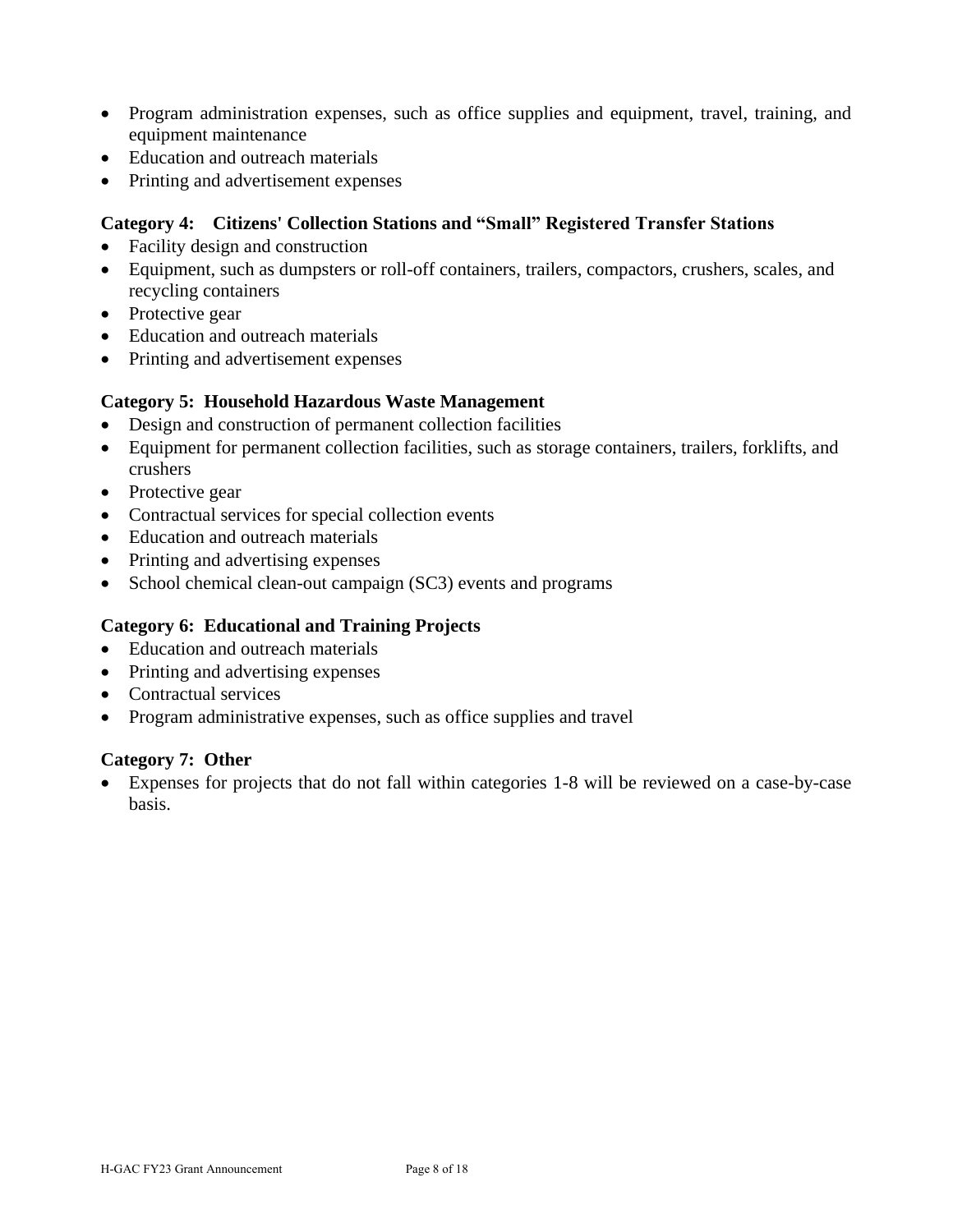# **VI. SUPPLEMENTAL FUNDING STANDARDS**

In addition to the standards set forth in applicable laws and regulations, as well as the categoryspecific funding limitations, the standards outlined below apply to all uses of the FY 2023 solid waste grant funds.

- **1. Uniform Grant Management Standards.** The provisions of the Texas Uniform Grant Management Standards (TxGMS) issued by the Office of the Governor apply to the use of these funds, as well as the supplement financial administration provided in the program Administrative Procedures.
- **2. Procurement of Goods and Services.** Recipients of funds under this Contract, including H-GAC, implementation project grant recipients, and subcontractors shall comply with all applicable state and local laws and regulations pertaining to the use of state funds, including laws concerning the procurement of goods and services and competitive purchasing requirements.
- **3. Payment of Fees.** Local and regional political subdivisions subject to the payment of state solid waste disposal fees and whose payments are in arrears are not eligible to receive grant funding.
- **4. Land Acquisition Costs.** Funds may not be used to acquire land or an interest in land.
- **5. Municipal Solid Waste-Related Programs Only.** Funds may not be used for programs dealing with wastes that are not considered MSW, including programs dealing with industrial or hazardous wastes.
- **6. Activities Related to the Disposal of Municipal Solid Waste.** Except as may be specifically authorized under an eligible project category, funds may not be used for activities related to the disposal of MSW. This restriction includes: solid waste collection and transportation to a disposal facility; waste combustion (incineration or waste-to-energy); processing for reducing the volume of solid waste which is to be disposed of; any landfillrelated facilities or activities, including the closure and post-closure care of a landfill; or other activities and facilities associated with the ultimate disposal of MSW. This provision does not apply to activities specifically included under an authorized project category.
- **7. Projects Requiring a TCEQ Permit.** Funds may not be used for expenses related to projects or facilities that require a permit from the TCEQ and/or that are located within the boundaries of a permitted facility, including landfills, wastewater treatment plants, and other facilities. This provision, however, may be waived by the TCEQ, at its discretion, for otherwise eligible activities to be located at a closed permitted facility and/or for recycling activities that will take place within the boundaries of an open facility. Recycling activities that may qualify for such a waiver may include recyclables collection, composting, and land application of bio-solids for beneficial use. The applicant and/or H-GAC will request a preliminary determination from the TCEQ as to the eligibility of the project prior to consideration for funding.
- **8. Projects Requiring TCEQ Registration.** Projects or facilities that require registration from the TCEQ, and which are otherwise eligible for funding, may be funded. However, the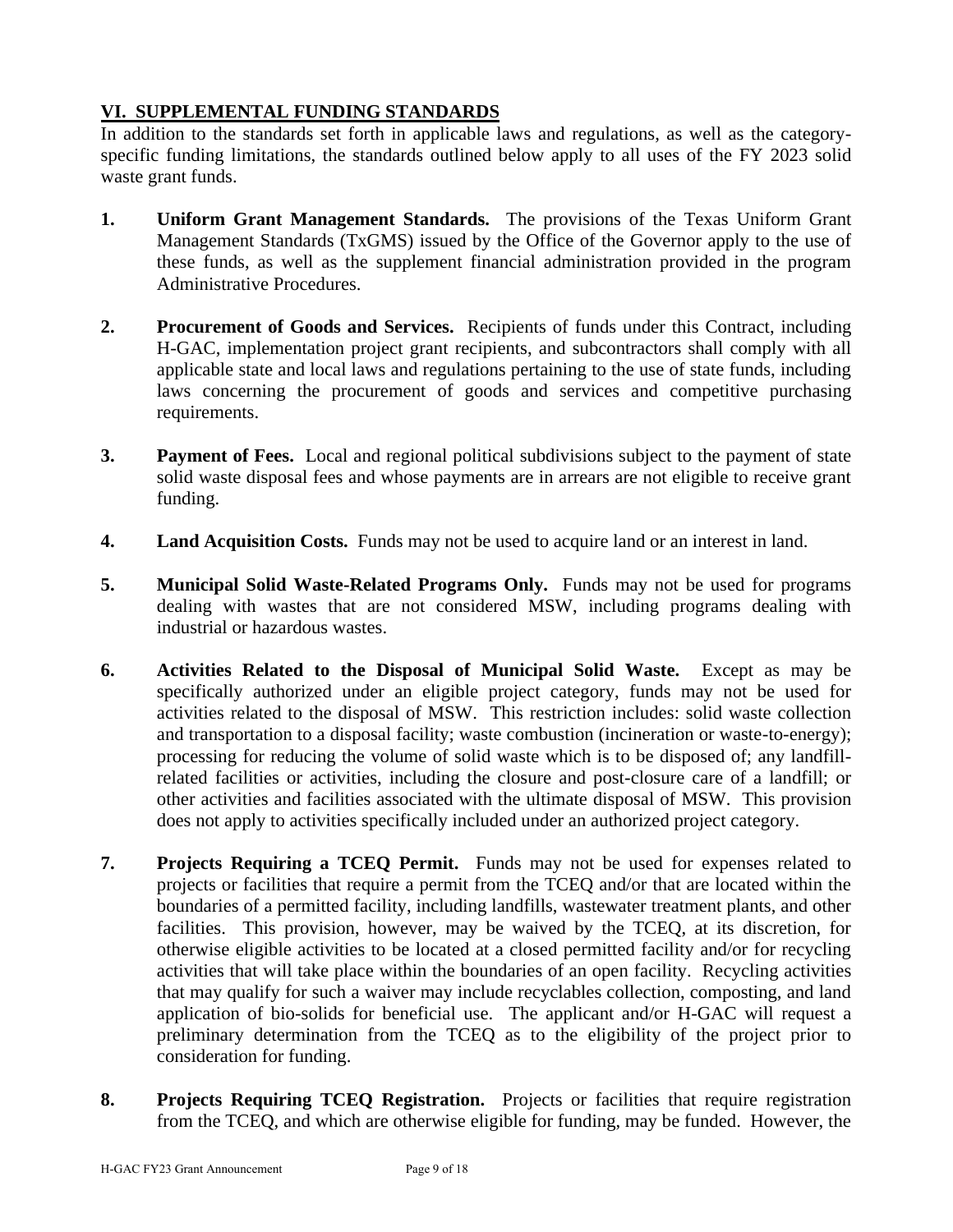registration for the facility must be finally received before that project can be selected for funding.

- **9. Projects that Create a Competitive Advantage Over Private Industry.** In accordance with §361.014(b) of the Texas Health and Safety Code, a project or service funded under this program must promote cooperation between public and private entities and may not be otherwise readily available or create a competitive advantage over a private industry that provides recycling or solid waste services. Under this definition, the term "private industry" includes non-profit entities.
- **10. Supplanting Existing Funds.** Funds may not be used to supplant existing funds. In particular, staff positions where the functions assigned to that position will remain the same, were active at the time of the grant application and were funded from a source other than a previous solid waste grant, are not eligible for grant funding.
- **11. Food/Entertainment Expenses.** Funds may not be used for food or entertainment expenses, including refreshments at meetings and other functions. This provision does not apply to authorized employee per diem expenses for food costs incurred while on travel status.
- **12. Use of Alcoholic Beverages.** None of these funds may be used for the purchase of alcoholic beverages, including travel expenses reimbursed with these funds.
- **13. State Contracts.** Funds may not be provided through an implementation project grant or subcontract to any public or private entity that is barred from participating in state contracts by the Texas Comptroller of Public Accounts, under the provisions of §2355.077, Government Code.
- **14. Intended Purpose.** All equipment and facilities purchased or constructed with funds provided under this program shall be used for the purposes intended in the funding agreement.
- **15. Consistency with Regional Solid Waste Management Plan.** A project or service funded under this program must be consistent with H-GAC's approved regional solid waste management plan, and must be intended to implement the goals, objectives, and priorities established in the regional plan.
- **16. Lobbyists.** Funds may not be used for employment or contracts for services of a lobbyist or for dues to an organization that employs or otherwise contracts for the services of a lobbyist.
- 17. **Enforcement Actions.** Funds may not be used to assist an entity or individual to comply with an existing or pending federal, state, or local judgment or enforcement action. This restriction includes assistance to an entity to comply with an order to clean up and/or remediate problems at an illegal dumpsite. However, the TCEQ may waive this restriction, at its discretion and on a limited case-by-case basis, to address immediate threats to human health or the environment, and where it is demonstrated that the responsible party does not have the resources to comply with the order.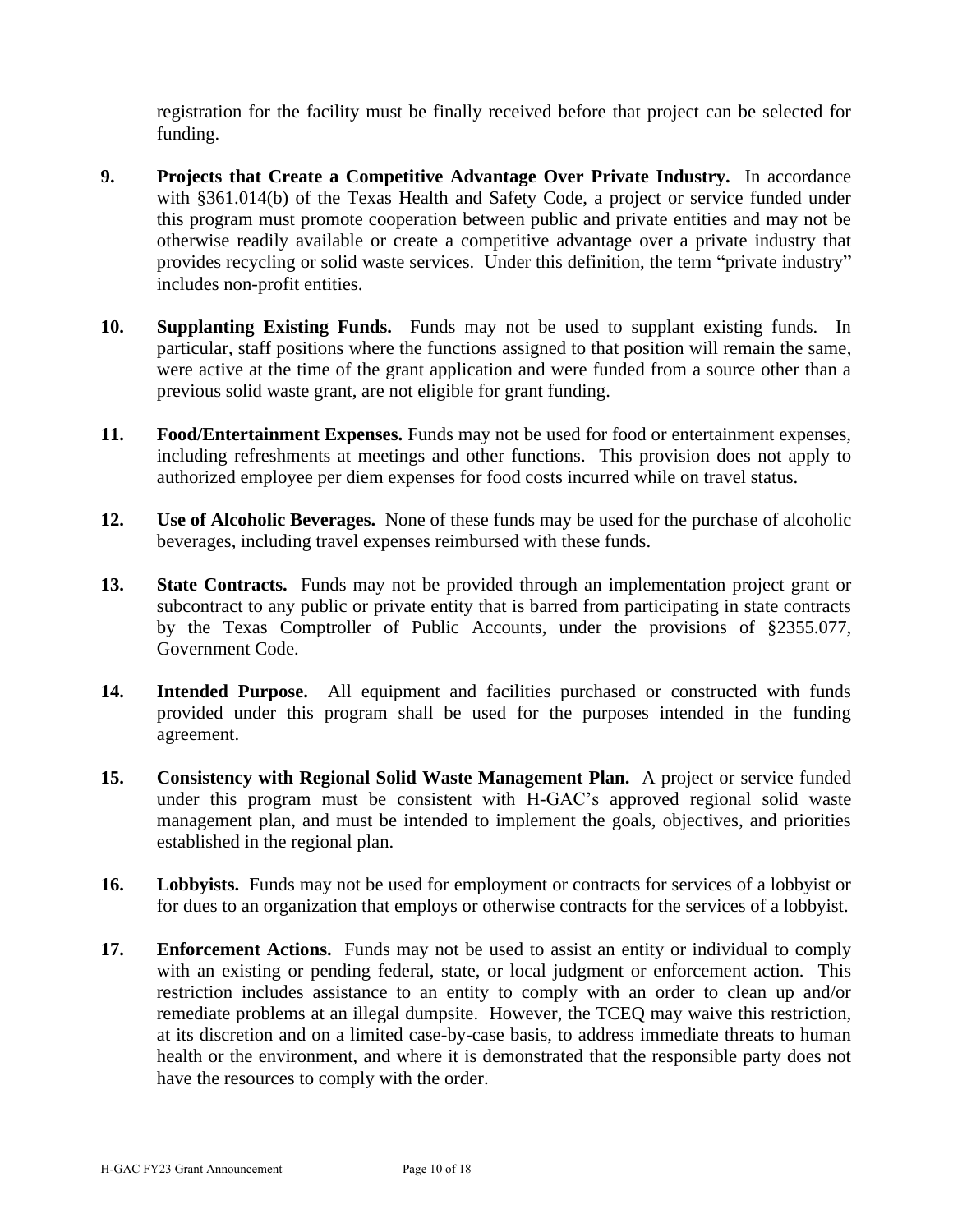**18. Penalties.** Funds may not be used to pay penalties imposed on an entity for violation of federal, state, or local laws and regulations. This restriction includes expenses for conducting a supplemental environmental project (SEP) under a federal or state order or penalty. Funds may be used in conjunction with SEP funds to support the same project.

# **VII. NOTIFICATION OF PRIVATE INDUSTRY REQUIRED**

According to state law (Section 361.014 (b) TX Health & Safety Code), a project or service funded under this program must promote cooperation between public and private entities, and the grantfunded project or service may not be otherwise readily available or create a competitive advantage over a private industry that provides recycling or solid waste services. In accordance with grant requirements established by the TCEQ, an applicant for funding under one of the listed project categories below must adhere to the requirements listed below.

# **Applicable Categories**

- 1. Source Reduction and Recycling
- 2. Citizens' Collection Stations and "Small" Registered Transfer Stations
- 3. A demonstration project under the Educational and Training Projects category

# **Applicant Notification Requirements**

- 1. Contact in person or in writing the known private service providers of similar services that, at the time of the application development, are providing services within the geographic service area that the project intends to serve, prior to making the application.
- 2. Inform the private service providers of the basic details of the proposed project and consider any input and concerns from the private service providers about the project when completing the project proposal.
- 3. Consider, where appropriate, meeting directly with private service providers that may have a concern about the proposed project to attempt to resolve any concerns before an application is submitted.
- 4. Complete applicable information on the appropriate grant application forms to provide documentation that private service providers were notified of the project prior to submission of the application and submit written comments provided by any private service provider.

# **VIII. FISCAL YEAR 2023 GRANT PROJECT DURATION**

Projects selected for the FY 2023 Solid Waste Implementation Grant during this call for applications will begin November 1, 2022. All projects awarded funds should be completed by June 30, 2023.

# **IX. HOW PROPOSALS WILL BE CONSIDERED**

Proposals will be reviewed by H-GAC's Solid Waste Grants Scoring Subcommittee, using screening and selection criteria developed in cooperation with the TCEQ. The Solid Waste Grants Scoring Subcommittee, consisting of at least nine (9) members with representation from local government, private industry, citizen/environmental groups, non-profit organizations and H-GAC staff, will score the solid waste grant applications. All review committee members, excluding H-GAC staff, are members, alternates, or designees appointed by a member of H-GAC's Solid Waste Management Committee. Any change to the makeup of the Solid Waste Grants Scoring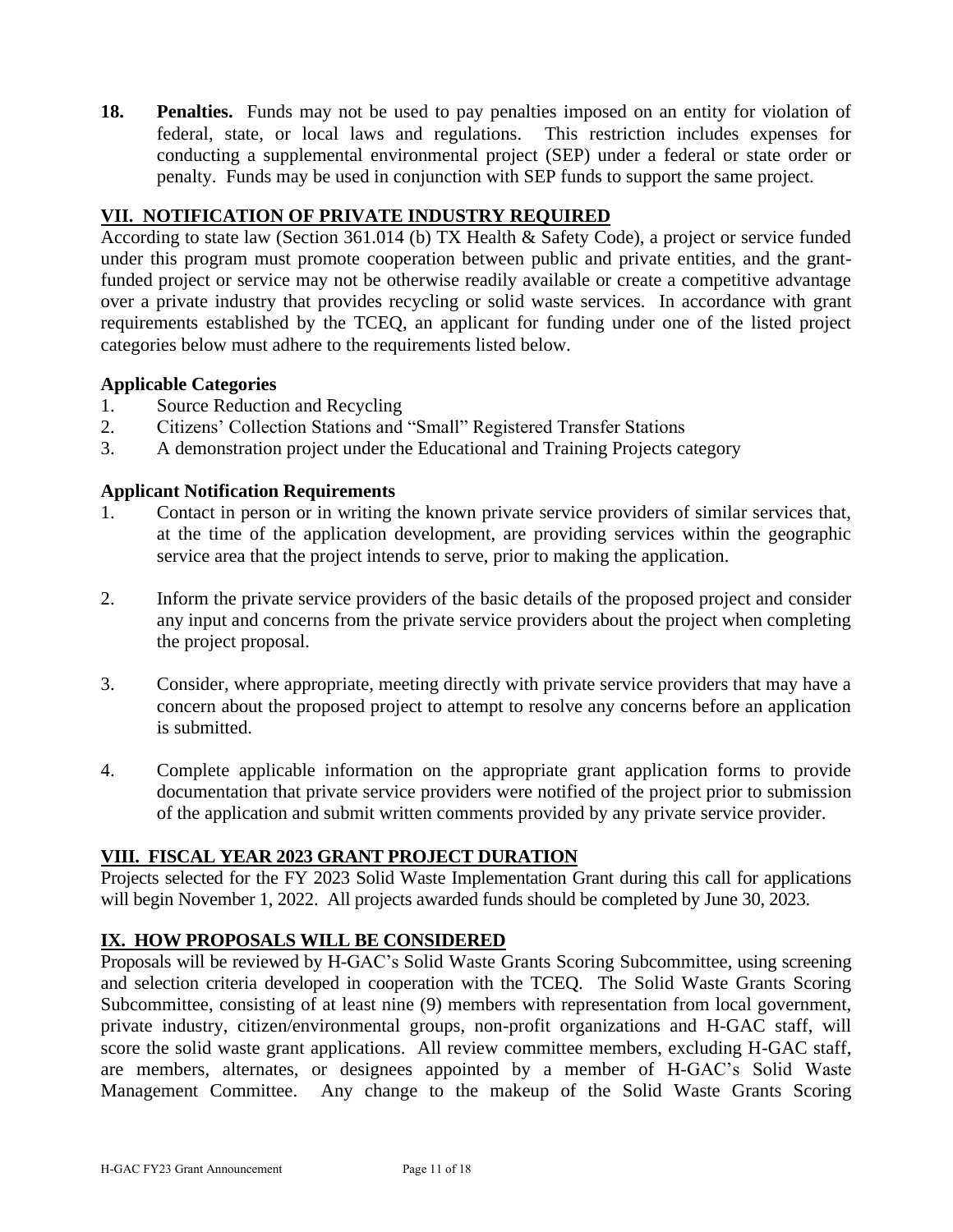Subcommittee will be posted on the H-GAC website under [http://www.h-gac.com/community/solid](http://www.h-gac.com/community/solid-waste-management/grants.aspx)[waste-management/grants.aspx.](http://www.h-gac.com/community/solid-waste-management/grants.aspx)

#### **SCREENING CRITERIA**

In order for any proposed project to be considered, the following screening criteria must be met. If these screening criteria are not met, the proposed project will receive no further consideration for grant funding.

- 1. The application must be complete and all application requirements and procedures followed, including requirements to notify private service providers of the proposed project, when applicable.
- 2. The proposed project must conform to eligible category standards, eligible recipient standards, and allowable expense and funding standards, as established by the TCEQ and H-GAC and under all applicable laws and regulations.
- 3. The applicant must agree to document the results of the project as required by H-GAC.
- 4. The proposed project must be technically feasible, and there must be a reasonable expectation that the project can be satisfactorily completed within the required time frames.
- 5. The proposed project activities and expenses must be reasonable and necessary to accomplish the goals and objectives of the project.
- 6. The proposed project must be consistent with the approved H-GAC regional solid waste management plan and must directly support implementation of the regional plan.
- 7. The applicant must present to the Solid Waste Grants Scoring Subcommittee.

# **SELECTION CRITERIA**

If a proposed project meets all of the applicable screening criteria, it will be evaluated by H-GAC's Solid Waste Grants Scoring Subcommittee, using the following selection criteria. There are three sets of selection criteria:

- Project Merits and Needs (0 45 points)
- Local Resources and Commitments (0 25 points)
- Project Evaluation (0 30 points)

# **PROJECT MERITS AND NEEDS** *(0 - 45 Points)*

The SWMC gives the most points for "Project Merits and Needs."

• Project Objective and Need: *Please include answers to the following questions in the "Objective" and "Need for Project" sections of the application.*

#### Local Enforcement

- 1. Additional case load to be investigated?
- 2. Estimated tons of waste removed from illegal dumping sites through enforcement action?
- 3. Estimated number of chronic dump sites to be investigated?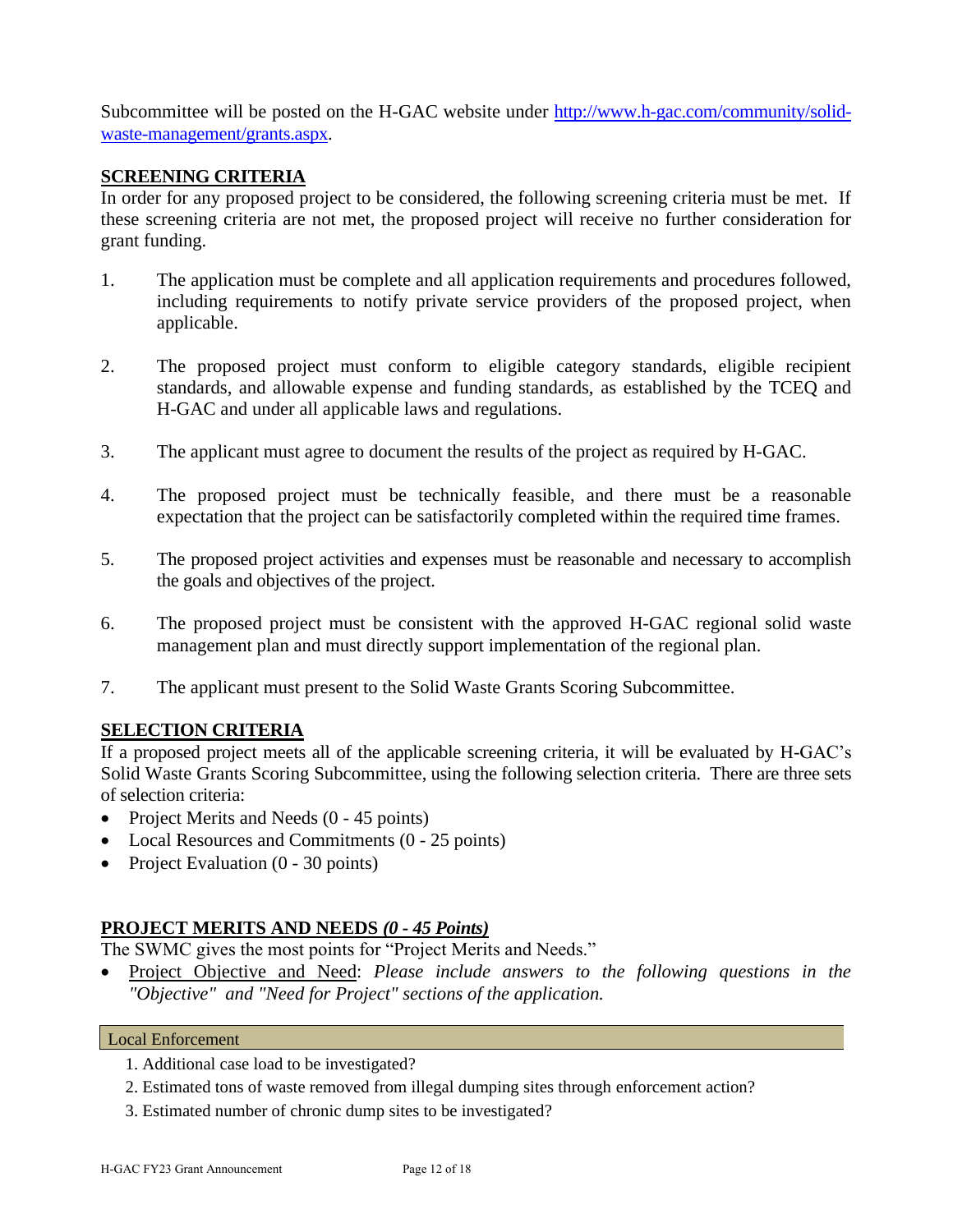#### 4. Will you or do you currently file charges or does your entity require cleanup only?

Litter & Illegal Dumping/Cleanup Events

- 1. Amount of material to be collected for disposal?
- 2. Amount of material to be collected for recycling/reuse?
- 3. Total estimated land area to be cleaned (in acres or linear miles)?
- 4. Cost per acre of land area or linear mile to be cleaned: (grant request/acres cleaned)?

#### Source Reduction & Recycling

1. Have you identified end markets? If yes, what are they?

#### Household Hazardous Waste Management

- 1. Estimated number of participants at collection event?
- 2. Cost per car (disposal cost/number of participants)?
- 3. Amount of HHW to be collected (in pounds)?
- 4. Amount of Used Electronics to be collected (in tons)?
- 5. Are you planning to charge a fee or ask for monetary donations from participating citizens?
- 6. Are you partnering with a private industry?

#### Citizens' Collection Stations and "Small" Registered Transfer Stations

- 1. Estimated amount of waste collected for disposal?
- 2. Estimated amount of material collected for recycling/reuse?
- 3. Distance to closest landfill?

#### Education & Training

- 1. Amount of educational items to be produced and distributed?
- 2. Estimated number of people reached through education activities?
- 3. Estimated number of mass media activities (press releases, PSAs, etc)?
- Project Objective: *List the overall goal or objectives of the proposed project. Describe the expected benefits of the proposed project.*
- Need for Project: *Describe the proposed project and justify the need for it.*

#### • Project Feasibility:

- *1. Indicate if this is a startup or pilot project where no such program exists. How does it benefit the local government or region? or,*
- *2. Indicate if this is an enhancement of an existing program; give a brief description of your existing program and indicate how the proposed project would significantly improve the program.*
- *3. Indicate if this project has received solid waste grant funding in the past years (FY93 – FY21).*
- *4. Describe progress or agreements made regarding this project so far.*
- *5. Describe staff qualifications.*
- *6. Complete and attach the required Project Implementation Timeline.*
- Outreach and Education: *Explain what steps you will take to promote the program to the public, local officials, etc. How will your project be publicized? Are there adequate levels of customer incentives, public education or public input, as appropriate to the proposed project? How will the public be involved in your project? What kind of education methods will be used?*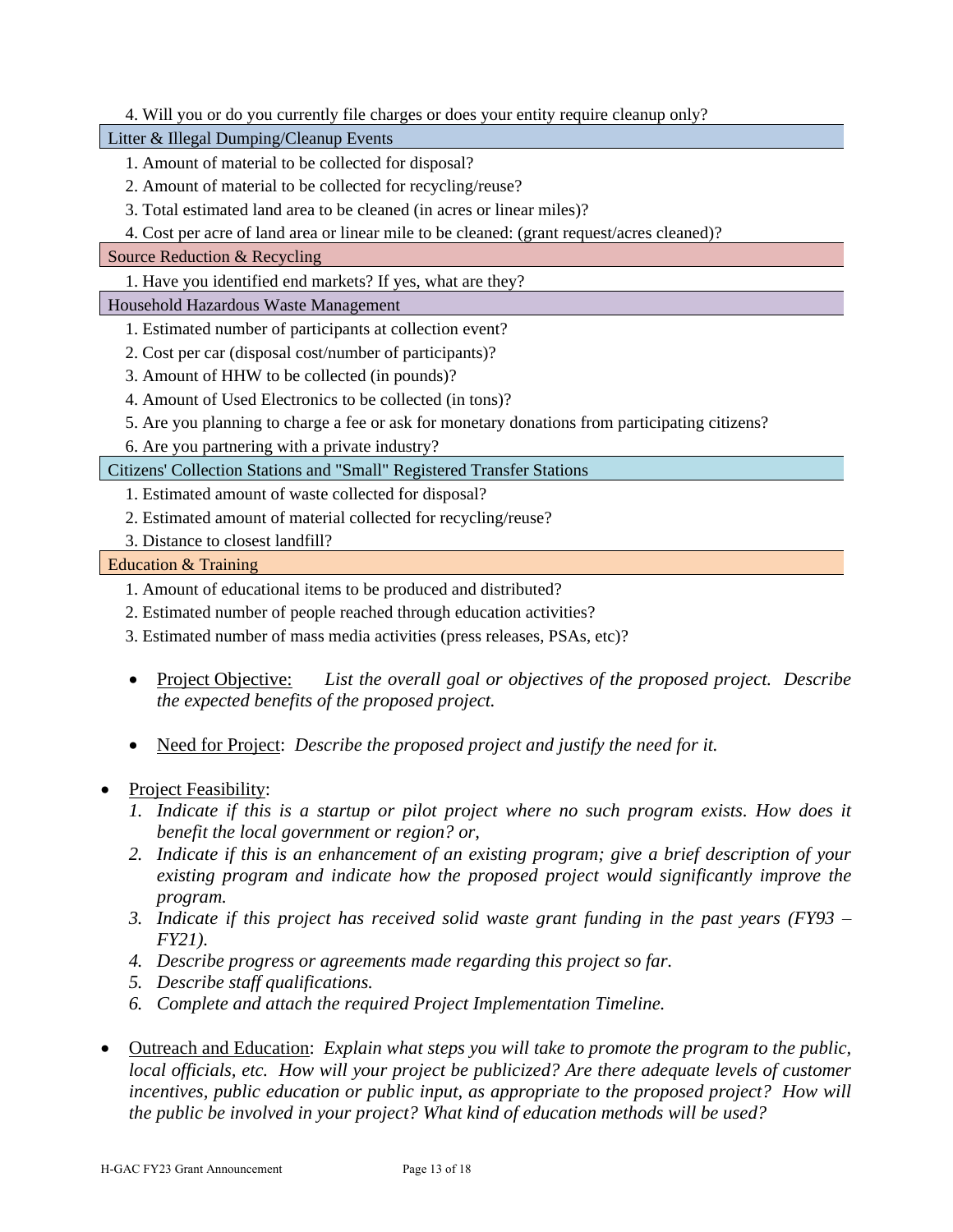# **LOCAL RESOURCES AND COMMITMENT** *(0 - 25 Points)*

In this section, describe the ways your organization intends to provide resources to make the project succeed during the grant period and beyond.

- Ability to Sustain the Project: *If the proposed project could become an ongoing service, describe/demonstrate how this project may be sustained beyond the grant period. To what extent are salaries or operational expenses requested, how will the salary or operational expenses be continued when grant funding ends? List previously demonstrated commitments to preferred solid waste management practices, such as implementing other solid waste projects. If the proposed project has received previous H-GAC grant funding, describe to what extent this proposal involves expansion of current services or operations and present quantifiable documentation of the success of the project in order to warrant further funding.*
- Matching Funds or In-Kind Services: *Local match through cash or in-kind services is encouraged. If the applicant is providing contributions to the project either through cash matching funds or in-kind services, please identify the match on your application in this section. In-kind services should relate only to staff or services directly involved with the proposed project. Your narrative should show the relative importance or effort of the local contribution in relationship to the entire project. (H-GAC Solid Waste Grants Scoring Subcommittee understands that due to the timing of this RFA, cash contributions may not be feasible.)*
- Partnerships: *Please explain any partnerships involved with the project and describe the role of each partner.*

Supporting Documentation: *Please place copies of letters, resolutions, etc. in Attachments.* 

# **PROJECT EVALUATION** *(0 - 30 Points)*

This section describes how the project is cost-effective and a good use of grant funds.

- Return on Investment: *Explain how the proposed project will be able to fund itself in the future. Will the project bring in funds? Will the project reduce costs of another program?*
- Anticipated Effectiveness: *Describe the expected results. What makes you believe this project will be successful? By how much will recycling rates increase, litter reduce, etc.?*
- Measures of Success: *Discuss the results that would indicate success has been achieved for your project. Additionally you should touch on the methods of measurement.*

# **X. SCORING PROCESS AND PROCEDURES**

- Staff will provide each member of the Solid Waste Grants Scoring Subcommittee with a summary of all applications received and information to view applications received by the deadline established.
- Each applicant must have a representative available at the review meeting to provide a summary of the project and to answer review committee members' questions and concerns.
- Order of presentation of proposed projects will be determined by project type and applicant availability.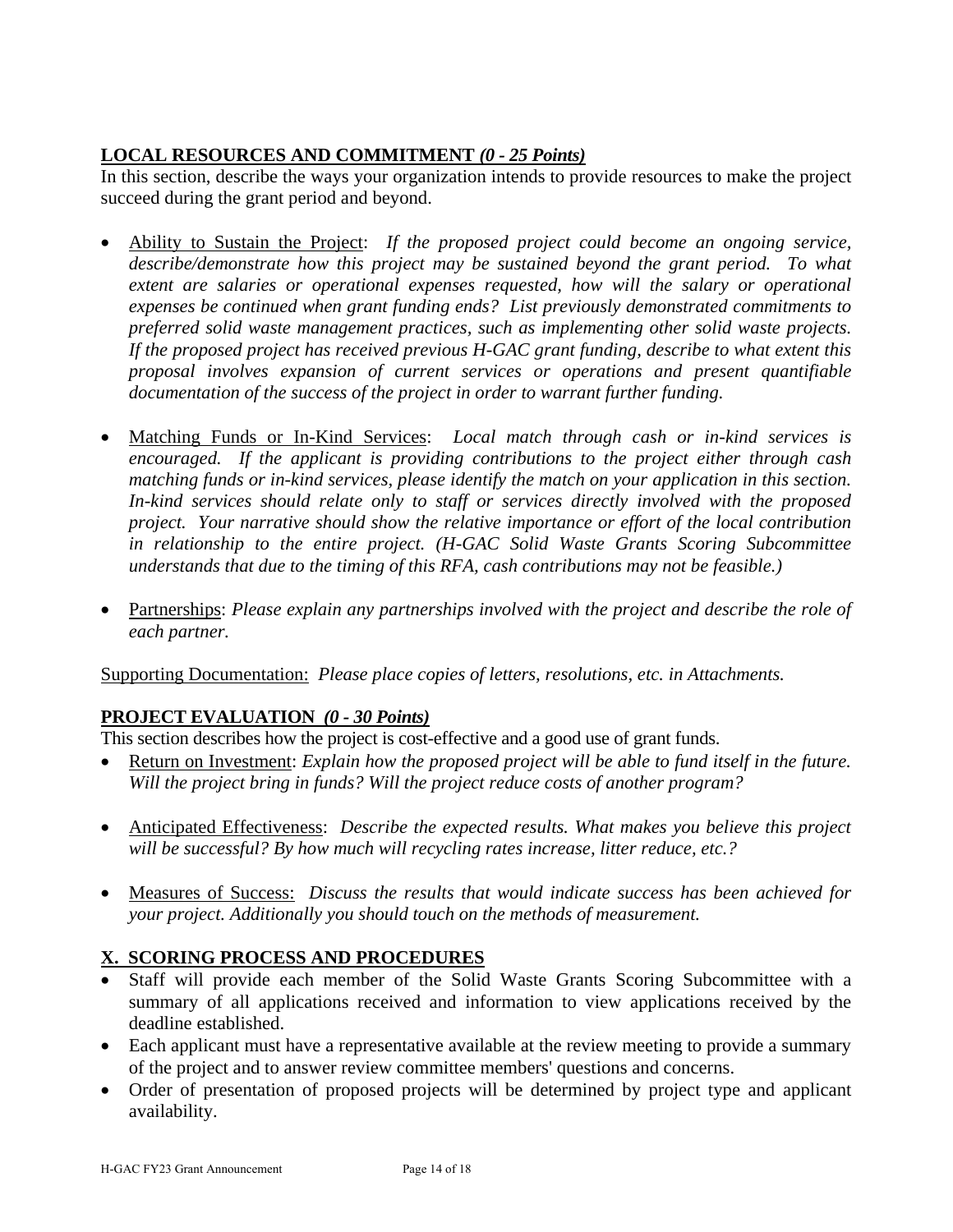- The high and low scores will be eliminated. The remaining scores will be averaged to obtain the final score.
- There will be no consensus scoring. Each member will score project applications individually (See attached score sheet on page 17).
- Ranking of projects will be based on scores derived from the review process.
- Scores will be tabulated and averaged (on less than full point intervals/decimal points) by staff, transmitted to the H-GAC Board of Directors (for final approval), provided to interested parties and made available to applicants.

# **XI. CONFLICT OF INTEREST**

Members of the H-GAC governing body, SWMC members and their alternates, and H-GAC staff members must abstain from voting on any application during the Solid Waste Grants Scoring Subcommittee review and scoring process if the member or an individual related to the member within the third degree of consanguinity or within the second degree of affinity

- Is employed by the applicant agency and works for the unit or division that would administer the grant, if awarded;
- Serves on any board that oversees the unit or division that would administer the grant, if awarded;
- Receives any funds from the applicant as a result of the grant; or
- Uses or receives a substantial amount of tangible goods, services or funds from the applicant.

A member will not be prohibited from voting or commenting upon projects that are being carried out to serve the entire region.

A member who abstains from voting on any application will document the abstention by signing the appropriate scoring sheet and writing "abstained" on the sheet. This sheet will be kept on file along with the scored sheets.

# **XII. OTHER REQUIREMENTS**

Grant recipients will be required to enter into standard legal agreements with H-GAC to ensure that the approved work program of the project is followed. Among other provisions, legal agreements will include the following:

- Grant funding will be provided on a reimbursement basis only, and all requests for reimbursement must be handled through H-GAC. All requests for reimbursement must include a progress report on the project in order to justify expenditures.
- Grant recipients must agree to provide data related to the results of the project to H-GAC. As appropriate to the project, the grant recipient will also be asked to commit to monitoring the results of the project beyond the grant term, and periodically provide H-GAC additional reports on the status of the project.
- Grant recipients must agree to allow staff of H-GAC and/or TCEQ to perform on-site visits to monitor the progress of projects.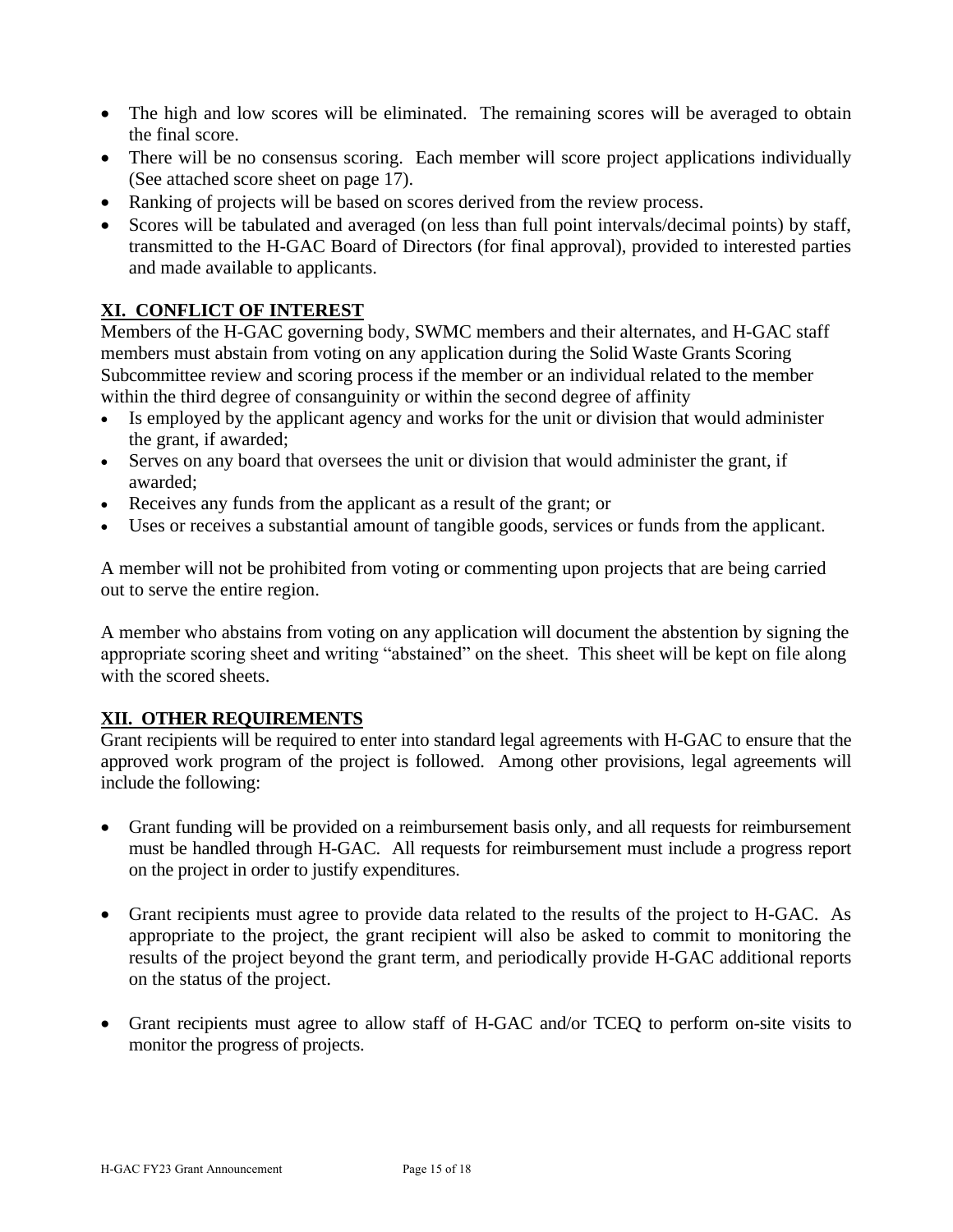### **XIII. APPEALS**

Applicants may appeal the funding recommendations to the H-GAC SWMC after the results of the scoring process have been announced. All appeals must be based on a **specific, identified error** of the Solid Waste Grants Scoring Subcommittee and not on factors that allow discretion by the Solid Waste Grants Scoring Subcommittee members.

The appeal deadline is **5:00 p.m., Monday, July 25, 2022**. Applicants must notify H-GAC staff of any appeals. Notification must be in writing via email. The written notification must include a justification of the grounds for the appeal.

The SWMC will meet on **Wednesday, July 27 2022, at 10:00 a.m. at the H-GAC offices** to hear appeals if needed. If any appeals are upheld, H-GAC staff will send out a notice with the revised project rankings, funding amount recommendations and comments. However, please note that these recommendations will not be final until considered by the H-GAC Board of Directors on August 16, 2022, from 10 a.m. to noon

# **XIV. HOW TO APPLY**

Project proposals should be submitted directly to the Houston-Galveston Area Council via the online application website. The link to the online application can be found at [http://www.h](http://www.h-gac.com/community/solid-waste-management/grants.aspx)[gac.com/community/solid-waste-management/grants.aspx.](http://www.h-gac.com/community/solid-waste-management/grants.aspx) Submit your completed online application(s) by **noon, Wednesday, June 22, 2022**. No late applications will be accepted.

H-GAC staff members are available to assist interested parties during the application process.

Erin Livingston [erin.livingston@h-gac.com](mailto:erin.livingston@h-gac.com) Cheryl Mergo [cheryl.mergo@h-gac.com](mailto:cheryl.mergo@h-gac.com)

# **XV. GENERAL APPLICATION INSTRUCTIONS**

A separate application must be submitted for each individual project proposed. In completing your application, please be concise, but provide a sufficient level of detail to facilitate the consideration of your proposed project.

*Please remember...*

- Complete all parts of the application as requested, including all application certifications, assurances, and deliverables.
- Save a copy of your application for your records.
- Notify private service providers, if applicable (see instructions on Page 11).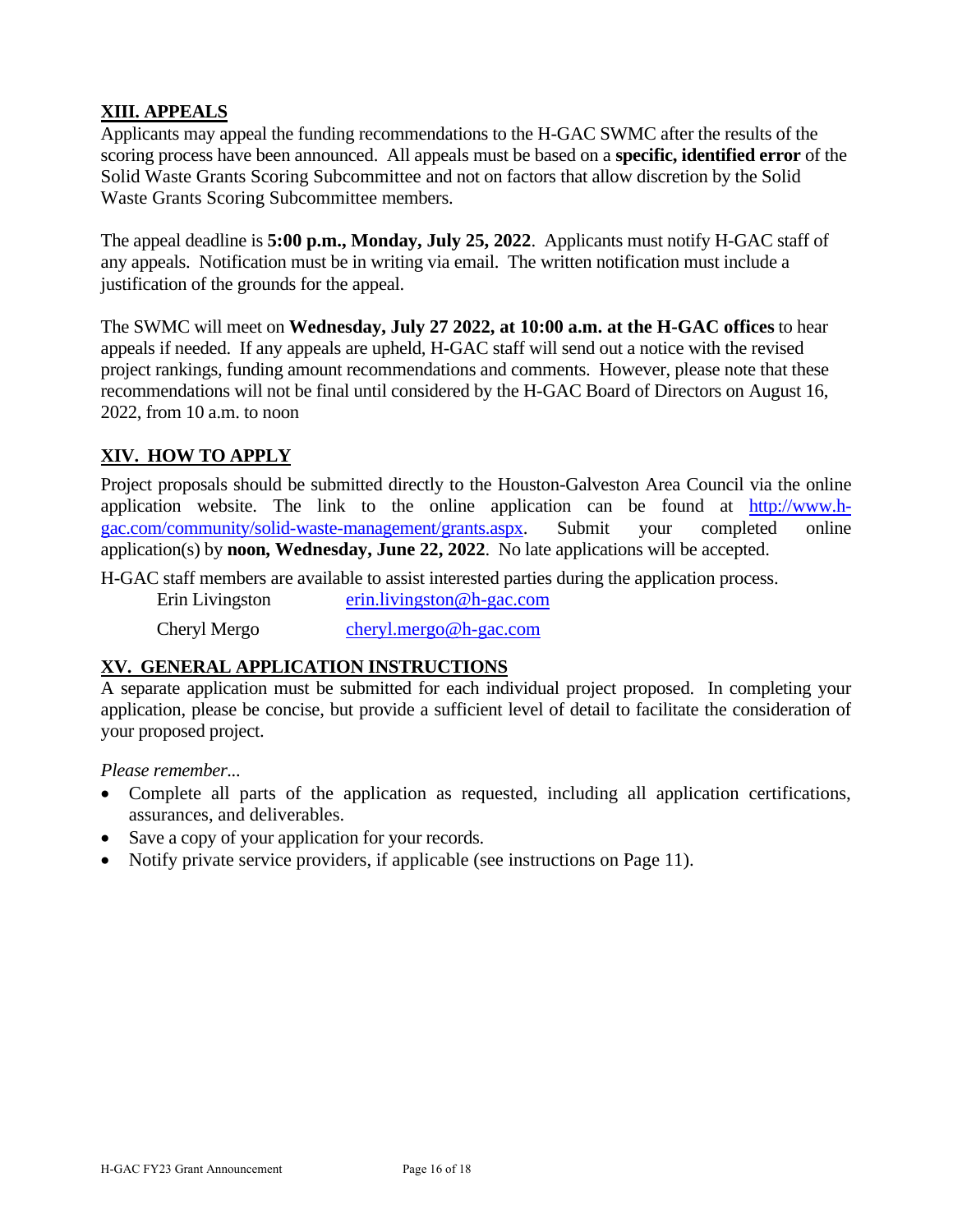#### FY2022/2023Grant Scoring Sheet



| <b>TOTAL FOR PROJECT</b> |  | out of 100 points |  |
|--------------------------|--|-------------------|--|
|--------------------------|--|-------------------|--|